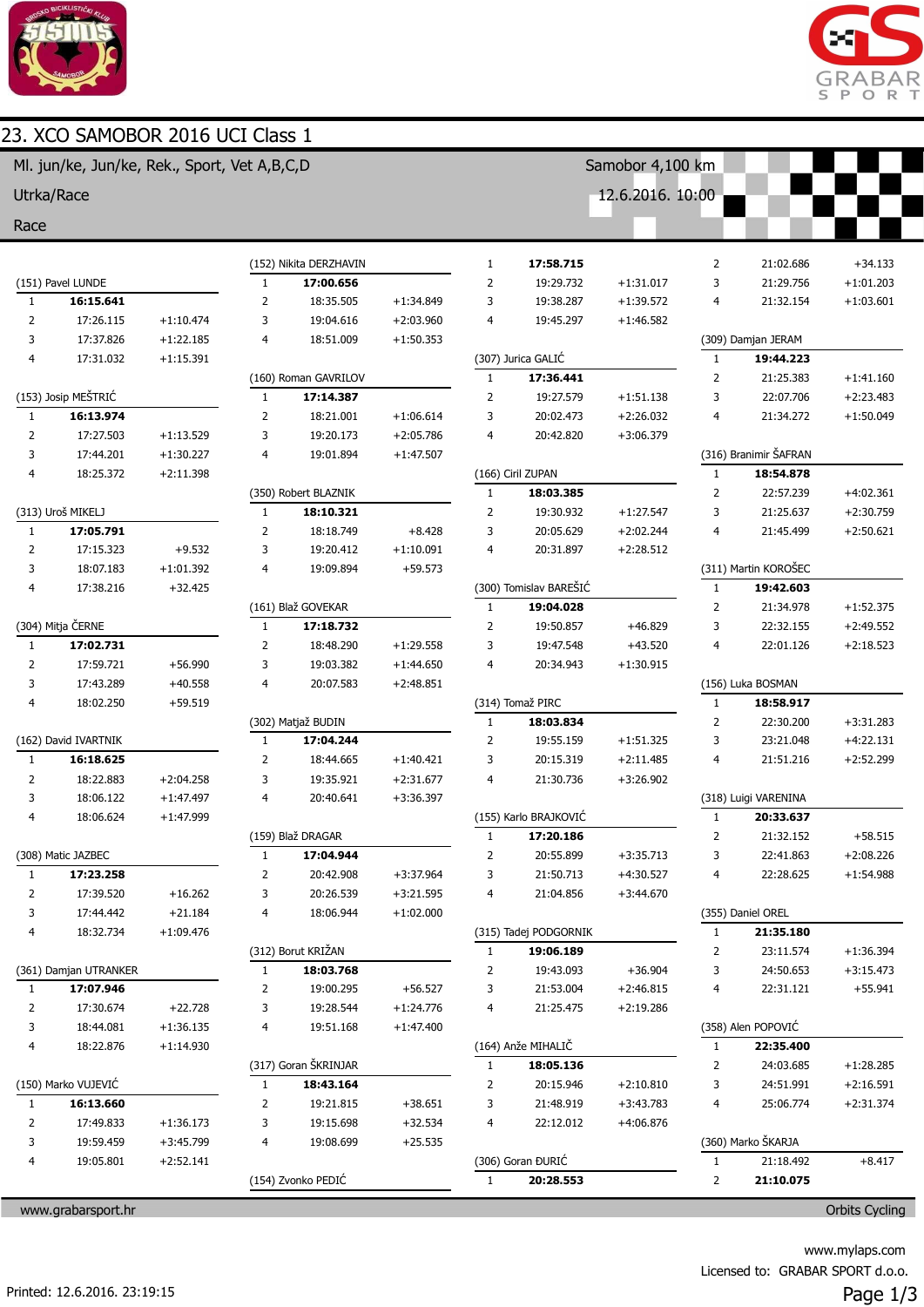

## 23. XCO SAMOBOR 2016 UCI Class 1



|                | Ml. jun/ke, Jun/ke, Rek., Sport, Vet A,B,C,D |             |                |                      |             |                |                        | Samobor 4,100 km |                |                       |             |
|----------------|----------------------------------------------|-------------|----------------|----------------------|-------------|----------------|------------------------|------------------|----------------|-----------------------|-------------|
| Utrka/Race     |                                              |             |                |                      |             |                |                        | 12.6.2016. 10:00 |                |                       |             |
| Race           |                                              |             |                |                      |             |                |                        |                  |                |                       |             |
| 3              | 27:01.095                                    | $+5:51.020$ | 1              | 18:55.361            |             |                | (255) Johan HABE       |                  |                |                       |             |
| 4              | 30:12.781                                    | $+9:02.706$ | $\overline{2}$ | 19:24.958            | $+29.597$   | $\mathbf{1}$   | 20:08.477              |                  |                | (267) Noel PILAT      |             |
|                |                                              |             | 3              | 20:10.007            | $+1:14.646$ | $\overline{2}$ | 22:15.327              | $+2:06.850$      | $\mathbf{1}$   | 22:42.729             |             |
|                | (254) Matevž GOVEKAR                         |             |                |                      |             | 3              | 22:20.555              | $+2:12.078$      | $\overline{2}$ | 25:01.287             | $+2:18.558$ |
| $\mathbf{1}$   | 16:06.452                                    |             |                | (504) Marijo MARGIĆ  |             |                |                        |                  | 3              | 25:21.224             | $+2:38.495$ |
| $\overline{2}$ | 16:35.647                                    | $+29.195$   | $\mathbf{1}$   | 17:59.867            |             |                | (263) Nikita LOSINSKIY |                  |                |                       |             |
| 3              | 18:17.678                                    | $+2:11.226$ | 2              | 20:03.495            | $+2:03.628$ | $\mathbf{1}$   | 20:10.122              |                  |                | (359) Jan STARMAN     |             |
|                |                                              |             | 3              | 20:54.647            | $+2:54.780$ | $\overline{2}$ | 22:03.696              | $+1:53.574$      | $\mathbf{1}$   | 22:48.591             |             |
|                | (259) Miha KLEMENČIČ                         |             |                |                      |             | 3              | 22:31.231              | $+2:21.109$      | $\overline{2}$ | 24:42.424             | $+1:53.833$ |
| $\mathbf{1}$   | 16:06.965                                    |             |                | (272) Mihael ŠTAJNAR |             |                |                        |                  | 3              | 25:49.742             | $+3:01.151$ |
| $\overline{2}$ | 17:19.090                                    | $+1:12.125$ | $\mathbf{1}$   | 18:57.150            |             |                | (401) Bojan KEMPERL    |                  |                |                       |             |
| 3              | 17:33.930                                    | $+1:26.965$ | $\overline{2}$ | 20:36.690            | $+1:39.540$ | $\mathbf{1}$   | 20:57.906              |                  |                | (353) Marko MARČELJA  |             |
|                |                                              |             | 3              | 20:18.173            | $+1:21.023$ | 2              | 22:50.384              | $+1:52.478$      | $\mathbf{1}$   | 22:58.613             |             |
|                | (269) Anže SKOK                              |             |                |                      |             | 3              | 22:29.427              | $+1:31.521$      | $\overline{2}$ | 24:46.320             | $+1:47.707$ |
| $\mathbf{1}$   | 17:10.955                                    |             |                | (252) Mirko BUDIMLIĆ |             |                |                        |                  | 3              | 26:19.149             | $+3:20.536$ |
| $\overline{2}$ | 18:32.972                                    | $+1:22.017$ | $\mathbf{1}$   | 19:27.999            |             |                | (501) Luka IŠTUK       |                  |                |                       |             |
| 3              | 18:14.653                                    | $+1:03.698$ |                | 20:27.336            | $+59.337$   | $\mathbf{1}$   | 22:35.063              |                  |                | (275) Antonio JURLINA |             |
|                |                                              |             | 3              | 19:57.473            | $+29.474$   | 2              | 22:52.551              | $+17.488$        | 1              | 23:47.405             |             |
|                | (270) Jakob SMOLNIKAR                        |             |                |                      |             | 3              | 22:49.787              | $+14.724$        | $\overline{2}$ | 25:48.426             | $+2:01.021$ |
| $\mathbf{1}$   | 18:03.446                                    | $+18.319$   |                | (265) Emil NOVOSAD   |             |                |                        |                  | 3              | 26:05.524             | $+2:18.119$ |
| $\overline{2}$ | 18:18.842                                    | $+33.715$   | $\mathbf{1}$   | 19:47.138            |             |                | (268) Gašper PRELOVŠEK |                  |                |                       |             |
| 3              | 17:45.127                                    |             | $\overline{2}$ | 20:40.427            | $+53.289$   | $\mathbf{1}$   | 22:14.075              |                  |                | (352) Ivan HABUŠ      |             |
|                |                                              |             | 3              | 19:47.896            | $+0.758$    | 2              | 23:37.332              | $+1:23.257$      | $\mathbf{1}$   | 25:27.272             | $+50.658$   |
|                | (257) Stjepan HUNJAK                         |             |                |                      |             | 3              | 22:47.361              | $+33.286$        | $\overline{2}$ | 26:36.390             | $+1:59.776$ |
| $\mathbf{1}$   | 18:12.209                                    |             |                | (258) Žiga KERŽAN    |             |                |                        |                  | 3              | 24:36.614             |             |
| $\overline{2}$ | 19:17.881                                    | $+1:05.672$ | 1              | 19:00.853            |             |                | (402) Milan VRBAN      |                  |                |                       |             |
| 3              | 19:37.045                                    | $+1:24.836$ | $\overline{2}$ | 20:35.847            | $+1:34.994$ | $\mathbf{1}$   | 22:13.118              |                  |                | (362) Janez VOVK      |             |
|                |                                              |             | 3              | 20:39.857            | $+1:39.004$ | $\overline{2}$ | 23:21.909              | $+1:08.791$      | $\mathbf{1}$   | 24:14.147             |             |
|                | (404) Peter VESEL                            |             |                |                      |             | 3              | 23:49.406              | $+1:36.288$      | $\overline{2}$ | 25:54.692             | $+1:40.545$ |
| $\mathbf{1}$   | 18:12.673                                    |             |                | (502) Marko JERKOVIĆ |             |                |                        |                  | 3              | 27:02.015             | $+2:47.868$ |
| 2              | 19:56.708                                    | $+1:44.035$ |                | 20:04.768            |             |                | (262) Rok LAZAR        |                  |                |                       |             |
| 3              | 19:32.318                                    | $+1:19.645$ | 2              | 21:10.485            | $+1:05.717$ | 1              | 22:46.120              |                  |                | (163) Luka LAKOTA     |             |
|                |                                              |             | 3              | 21:01.037            | $+56.269$   | 2              | 23:08.436              | $+22.316$        | 1              | 25:41.369             |             |
|                | (256) Jernej HIRCI                           |             |                |                      |             | 3              | 23:58.746              | $+1:12.626$      | 2              | 26:42.151             | $+1:00.782$ |
| $\mathbf{1}$   | 18:05.569                                    |             |                | (403) Tine ZUPAN     |             |                |                        |                  | 3              | 27:25.854             | $+1:44.485$ |
| 2              | 19:43.524                                    | $+1:37.955$ | 1              | 20:09.738            |             |                | (274) Nikola VINKO     |                  |                |                       |             |
| 3              | 19:54.432                                    | $+1:48.863$ | 2              | 21:08.473            | $+58.735$   | 1              | 23:46.741              | $+52.741$        |                | (351) Relvis GLAVIĆ   |             |
|                |                                              |             | 3              | 21:16.743            | $+1:07.005$ | 2              | 22:54.000              |                  | $\mathbf{1}$   | 25:56.648             |             |
|                | (509) Mohor VRHOVNIK                         |             |                |                      |             | 3              | 23:44.760              | $+50.760$        | 2              | 26:47.132             | $+50.484$   |
| $\mathbf{1}$   | 18:18.065                                    |             |                | (507) Josip TOLJAN   |             |                |                        |                  | 3              | 28:36.819             | $+2:40.171$ |
| 2              | 19:22.570                                    | $+1:04.505$ | 1              | 20:07.328            |             |                | (271) Toni ŠKIRA       |                  |                |                       |             |
| 3              | 20:14.557                                    | $+1:56.492$ | 2              | 20:45.095            | $+37.767$   | $\mathbf{1}$   | 23:37.453              |                  |                | (400) Denis BUKOVAC   |             |
|                |                                              |             | 3              | 21:50.717            | $+1:43.389$ | 2              | 24:13.012              | $+35.559$        | $\mathbf{1}$   | 26:21.420             |             |
|                | (505) Jure PREŠEREN                          |             |                |                      |             | 3              | 24:32.689              | $+55.236$        | 2              | 27:51.656             | $+1:30.236$ |
| $\mathbf{1}$   | 18:45.266                                    |             |                | (510) Anže MARINČIČ  |             |                |                        |                  | 3              | 28:41.532             | $+2:20.112$ |
| $\mathbf{2}$   | 19:41.399                                    | $+56.133$   | 1              | 19:43.829            |             |                | (165) Tadej ZORMAN     |                  |                |                       |             |
| 3              | 19:50.701                                    | $+1:05.435$ | 2              | 21:51.530            | $+2:07.701$ | 1              | 24:40.279              | $+37.106$        |                | (158) Leon FRELIH     |             |
|                |                                              |             | 3              | 21:07.829            | $+1:24.000$ | 2              | 24:03.173              |                  | 1              | 27:31.686             |             |
|                | (260) Timotej KOCEN                          |             |                |                      |             | 3              | 24:21.163              | $+17.990$        | 2              | 32:45.350             | $+5:13.664$ |

www.grabarsport.hr Orbits Cycling